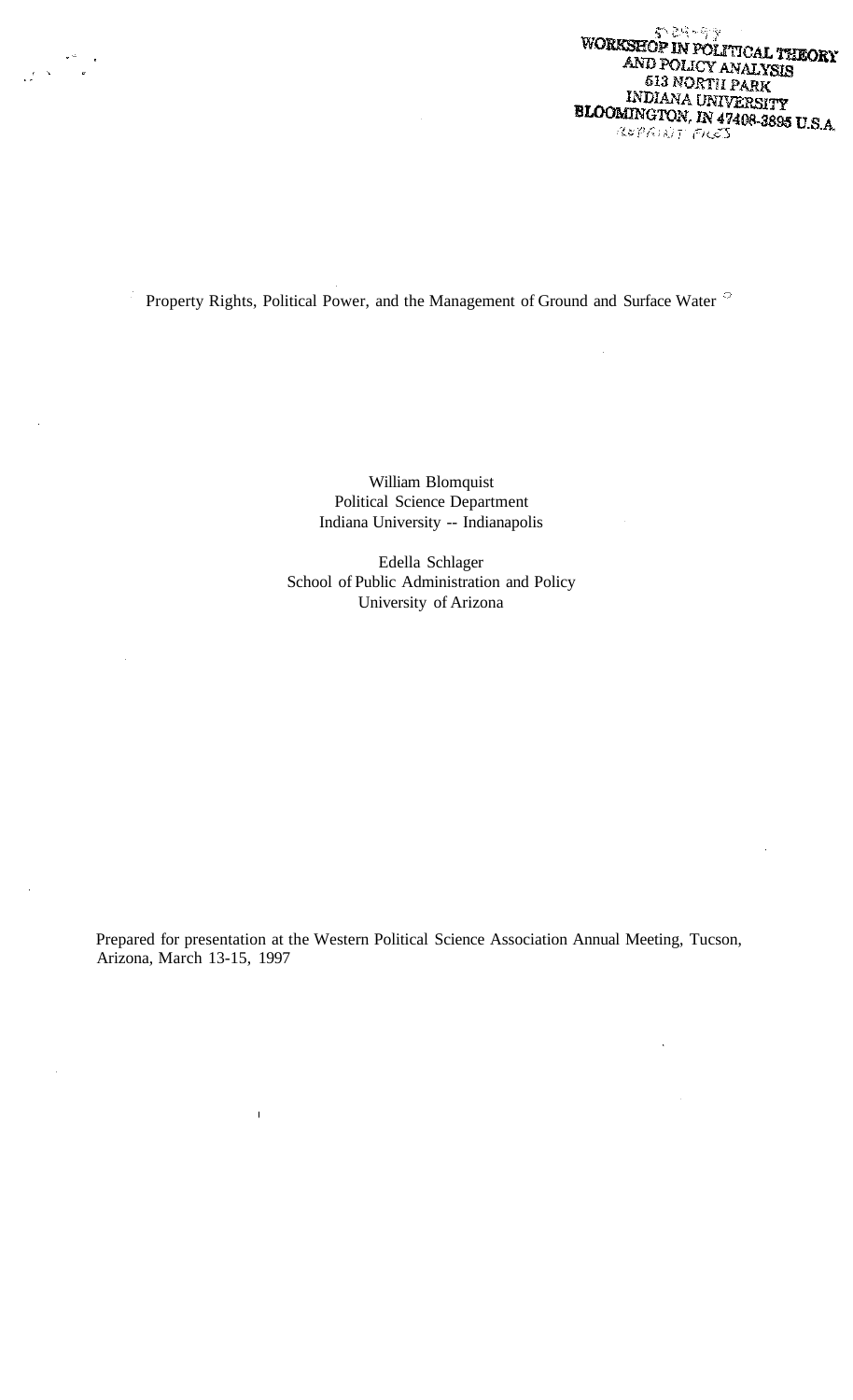#### **Introduction**

Among the more popular contemporary recommendations for improved watershed use and protection is conjunctive use of surface and underground water resources (Burges and Marnoon 1975; Gleason 1976; Johnson and Peters 1967; Lampe 1987; Mann 1968; Thorson 1978; Trelease 1982; US ACIR 1990). Conjunctive use involves the coordination of surface water supplies and storage with groundwater supplies and storage, for purposes of sustainable watershed use and enhanced watershed protection. Among the several potential benefits that have been promoted by advocates of greater conjunctive use are: improved security of usable water supplies, lessened exposure to extreme events such as droughts and floods, reduced reliance on costly and environmentally disruptive surface water impoundments and distribution systems, and enhanced protection of aquatic life and habitat.

Conjunctive use in a watershed requires a great deal of joint effort among human beings, the prospects for which will be affected strongly, though not exclusively, by institutional arrangements that define organizational forms and jurisdictions and provide incentives and disincentives to individuals (Anderson, 1989; Bittinger, 1964; Grant, 1987; Noel, Gardner, and Moore 1980; Orton 1986; US ACIR 1990). Using a three-state comparison, Arizona, California, and Colorado, we are engaged in a major research project that will advance the theoretical and empirical understanding of the relationships between institutional arrangements governing the allocation, use, and protection of water resources and the development, implementation, and performance of conjunctive use programs. In this paper in particular, we explore the effects of institutionally created heterogeneities among water users on their ability to voluntarily devise conjunctive use arrangements.

How heterogeneities among resource users foster or impede the creation of voluntary agreements for resolving common pool resource dilemmas remains an enduring puzzle.<sup>1</sup> Thus far, scholars who have attended to heterogeneities among users have concluded that, at best, resource users build mutually binding agreements in spite of substantial individual differences, and at worst, such differences prevent users from realizing voluntary cooperation.<sup>2</sup>

This dreary tone is understandable in light of the obstacles heterogeneities are believed to present. Heterogeneities position users differently in relation to access and use of common pool resources. Some users may even be so advantaged that they are effectively insulated from the effects of CPR dilemmas, at least for a time, and therefore refuse to cooperate in their resolution.<sup>3</sup> Even when all resource users recognize that they would be individually and collectively better off by cooperating to resolve shared dilemmas, such cooperation may fail to emerge as users disagree over the distribution of the costs and benefits of achieving more desirable outcomes.<sup>4</sup>

 $\overline{2}$ 

 $1$  As Ostrom (1994) states: "How individuals who differ substantially from one another agree to sets of rules with

major distributional consequences is not yet fully understood." (p.531).<br><sup>2</sup> See Hackett, at al. (1992), and Hackett, et al. (1994) for empirical examples of individuals devising voluntary agreements, in spite of substantial individual differences.

<sup>3</sup> See Libecap (1994) for a discussion of numerous such examples.

<sup>&</sup>lt;sup>4</sup> In addition to heterogeneities among users, private information inhibits bargaining. As Farrell (1987) states: If people come to bargaining already knowing their [own] private values for a good, then no arrangement exists that will lead them to trade precisely when they should, given that each can choose to walk away (p. 120).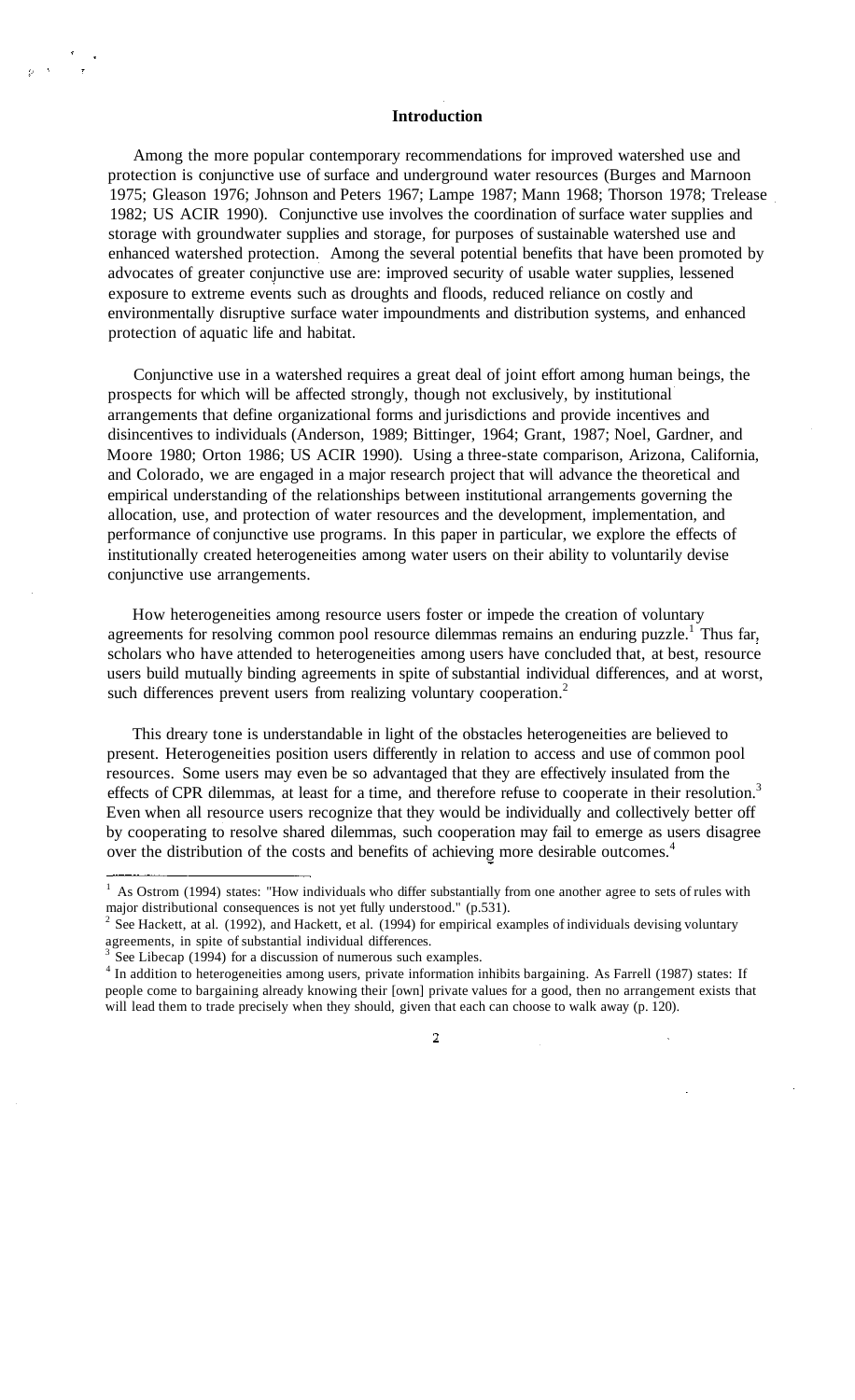There is, of course, another view of the role heterogeneities play in the emergence of collective action. Olson's (1965) concept of the privileged group suggests that heterogeneities can facilitate cooperation, when members of the privileged group sufficiently value the collective good that they are willing and able to provide it in spite of the actions (or inactions) of the remaining group members. In these instances, Olson predicts that heterogeneous groups are more likely to be successful than homogeneous groups in organizing and acting collectively.

These opposing approaches to heterogeneities, far from being in conflict, instead suggest the need for an explanation capable of incorporating both. Sometimes differences among resource users present substantial obstacles to cooperation, and sometimes such differences provide relief from the otherwise insurmountable costs of collective action. Which circumstances and types of heterogeneities support cooperation, and which support dissension?

The purpose of this paper is to explicitly account for the effects of institutionally created heterogeneities on the abilities and opportunities of resource users to voluntary engage in and devise governing arrangements for coordinating their use of two common pool resources ~ groundwater and surface water. Property rights and the ability to exercise public authority are two types of institutional arrangements that create heterogeneities among resource users. Some resource users may hold more complete property rights, or superior rights, to those of others, and some resource users may be granted the authority to devise local governing structures that gives them a greater voice in devising access and use rules for natural resources.

Institutionally induced heterogeneities in and of themselves do not inhibit or enhance collective action, rather it is their effect on specific dimensions of the natural resource situation that produce such effects. Diversity in property rights holdings or in the ability to exercise public authority affects the likelihood that resources users will choose to engage in collective action. In the next section we explore and explain two such dimensions that we believe play a critical role in the ability of resource users to engage in collective action — the positions and numbers of actors who must cooperate in order to produce a collective benefit, and the ability of resources users to capture the benefits of their collective endeavors, and to agree upon a fair allocation of such benefits. Next we turn to an exploration of the interactions between the institutional heterogeneities and these two dimensions, deriving a series of testable hypotheses. We conclude with a discussion of how we will empirically test the hypotheses, and what such testing may tell us about the role of heterogeneities in voluntary collective action undertakings.

#### Two **Critical Dimensions of the Collective** Action **Process**

What would motivate an individual to act with others to produce a collective benefit? Among the numerous dimensions of collective action processes that have been studied, two that are of great importance are jointness of production, which refers to the number of actors and their positions, who without their cooperation a collective benefit would not be produced, and the

3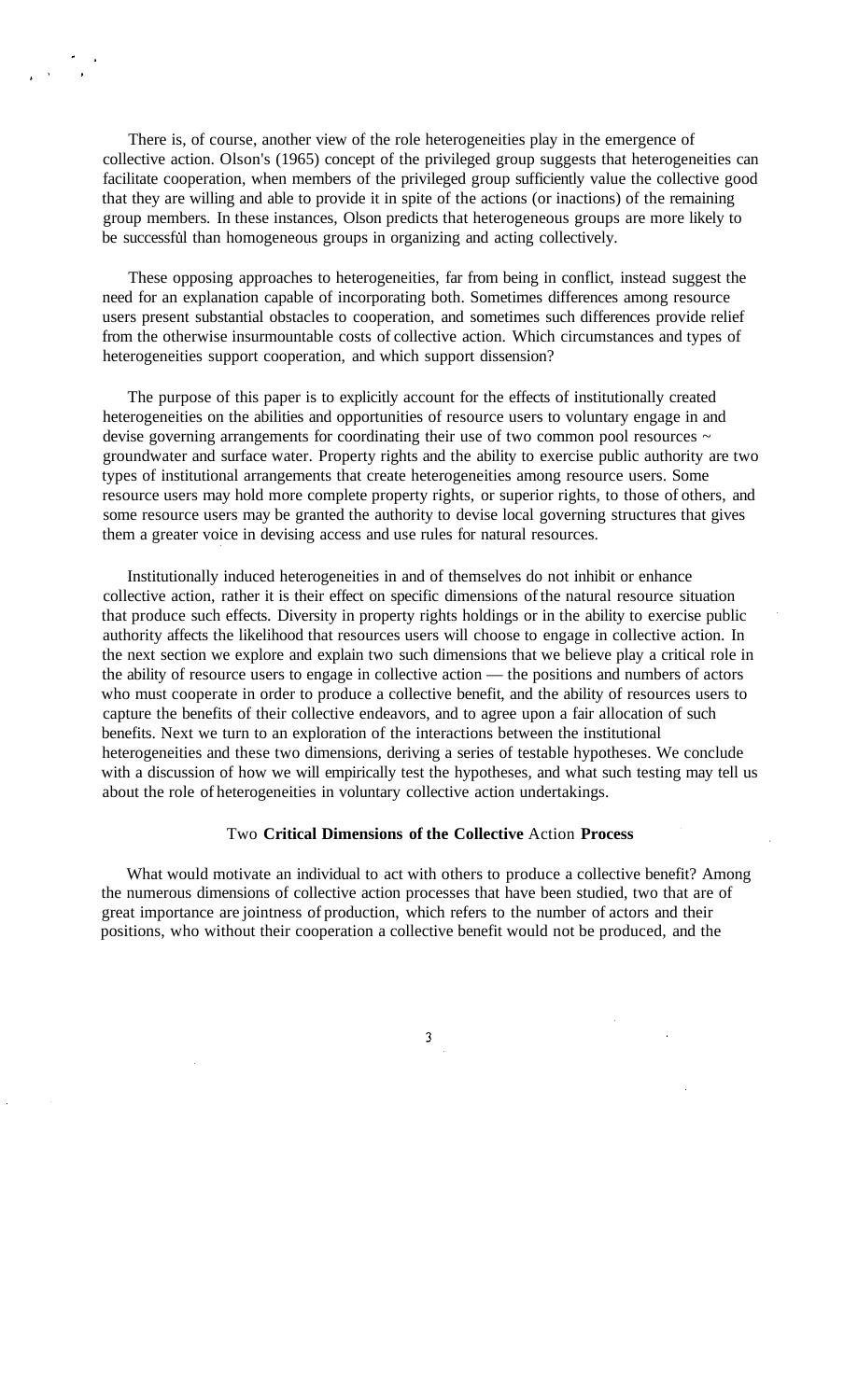ability of the cooperating actors to capture sufficient benefits, as against the rest of the world, and as against each other, to make a collective endeavor worthwhile.<sup>5</sup>

Jointness of production may range from low — few actors need cooperate in order to produce the collective benefit, to high — many actors need to cooperate in order to produce the collective benefit. But it is not just the number of actors, it is also the positions that they hold. The participation of certain actors may be critical because of their position of authority in relation to common pool resources, the property rights they possess, or because of the monetary resources or technical expertise at their disposal. The bottom line that connects each actor and that requires that they participate is that they are all affected by one another's use of a common pool resource, or they affect others' uses of the resource, and that without their cooperation, a collective benefit cannot be realized.

Capturing the benefits of collective action provides the motivation to cooperate. While individuals do not have to capture and control all benefits realized as a result of a collective endeavor, they must be able to capture sufficient benefits to offset the costs of acting collectively. Numerous factors affect the ability of groups to capture the benefits they jointly produce, ranging from the physical features of the resource to the institutional setting in which the group acts. For instance, resource users are unlikely to act collectively to maintain or enhance the flow of a resource if they do not control the stock.<sup>6</sup> Or, if resource users cannot define and enforce property rights over the benefits that they would produce, they are unlikely to undertake collective action.

Resource users may be able to capture sufficient benefits so that they would be better off cooperating, however, they may encounter difficult distributional problems. They may not be able to agree upon a fair allocation of benefits and costs among themselves. The severity of distributional issues is thought to turn on heterogeneities. If resource users are relatively homogeneous, distributional issues are believed to be much less severe, whereas if resource users are heterogeneous distributional issues are believed to be crippling for collective action (Ostrom 1990, Libecap 1994).

Capturing the benefits (and allocating the costs) of collective action involves two considerations. First, can the resource users capture sufficient benefits, as against the rest of the world, to make it worth their while to engage in collective action. Second, can individual resource users capture sufficient benefits, as against the other members of the group, to make it worth their while to engage in collective action.

Differences in jointness and in the ability to capture and consume collective benefits strongly influence individuals' choices to act or refuse to act collectively. However, both of these factors

 $\overline{4}$ 

<sup>&</sup>lt;sup>5</sup> See Ostrom (1990); Schlager, Blomquist, Tang (1992); Ostrom, Gardner, Walker (1994) for in-depth discussions of factors that affect the willingness of individuals to engage in collective action to resolve common pool resource dilemmas.

<sup>&</sup>lt;sup>6</sup> See Schlager, Blomquist, and Tang (1992) for a discussion of the impacts of physical features of the resource on the likelihood of resource users maintaining and enhancing the flows of irrigation systems, groundwater basins, and coastal fisheries.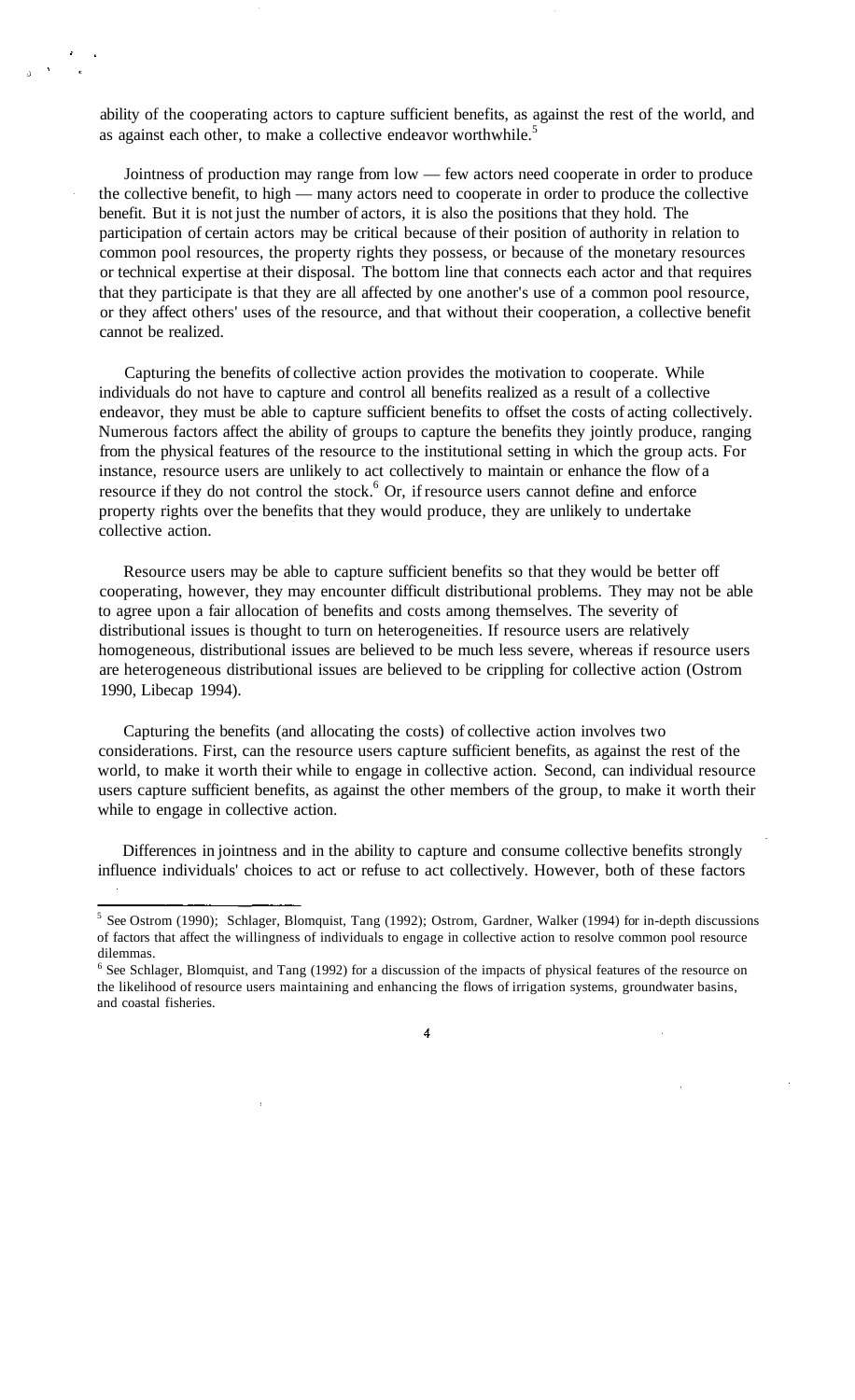must be considered together. Focusing on just one of these dimensions leads to seriously incomplete and deficient analysis.

It is commonly believed that a collective benefit is more likely to be produced in a situation characterized by low jointness, i.e., just one or a very few individuals' cooperation is required, than is one characterized by high jointness. But the likelihood of cooperation in either situation depends on the ability and the position of the cooperators to capture the benefits and distribute the costs of a collective endeavor. Even when jointness is low, cooperation is unlikely to emerge if individuals' positions leave them, unable to capture sufficient benefits from their endeavor to offset their disproportionate share of the costs.

On the other hand, if these same individuals can capture sufficient benefits to make it worth their while to cooperate, then collective action is more likely. While this is a happier situation for the cooperators, it may entail difficult distributional issues from the perspective of the entire group of resource users. Under certain circumstances, a comparatively small subset of users can cooperate to produce substantial benefits for themselves, to the exclusion and perhaps even the detriment of the others.

At the same time, the likelihood of such circumstances arising depends upon the degree of jointness of production. In situations in which jointness of production is high—that is, many resource users must cooperate to provide a collective benefit—the concentration of benefits is likely to be tempered. Even if a subset of users is positioned to capture most of the benefits resulting from a collective good, others whose cooperation is necessary, but who are not so wellpositioned, are unlikely to cooperate unless they can be assured of either the forbearance of their better-positioned counterparts or some benefit-sharing arrangement.

Finally, there is the possibility that jointness of production is high, but the many are in a position to ignore or exploit the few. The cooperation of a large number of resource users may be necessary to make collective action viable, but the distribution of benefits and costs may be such that the members of the larger group coordinate their efforts and capture net benefits while imposing net losses on a smaller group who do not cooperate (or at least do not do so rationally).

Thus, jointness of production and the ability to capture the benefits of collective action must be considered together if collective action is to be explained adequately. However, whether jointness of production among resource users is low or high, and whether users can adequately capture the benefits of collective action, both as against the rest of the world and among themselves, depends to a substantial degree on critical institutional arrangements, specifically, property rights, and the ability to exercise public authority. These institutional arrangements, in turn, introduce heterogeneities among resource users that may promote or inhibit collective action.

 $\overline{\mathbf{5}}$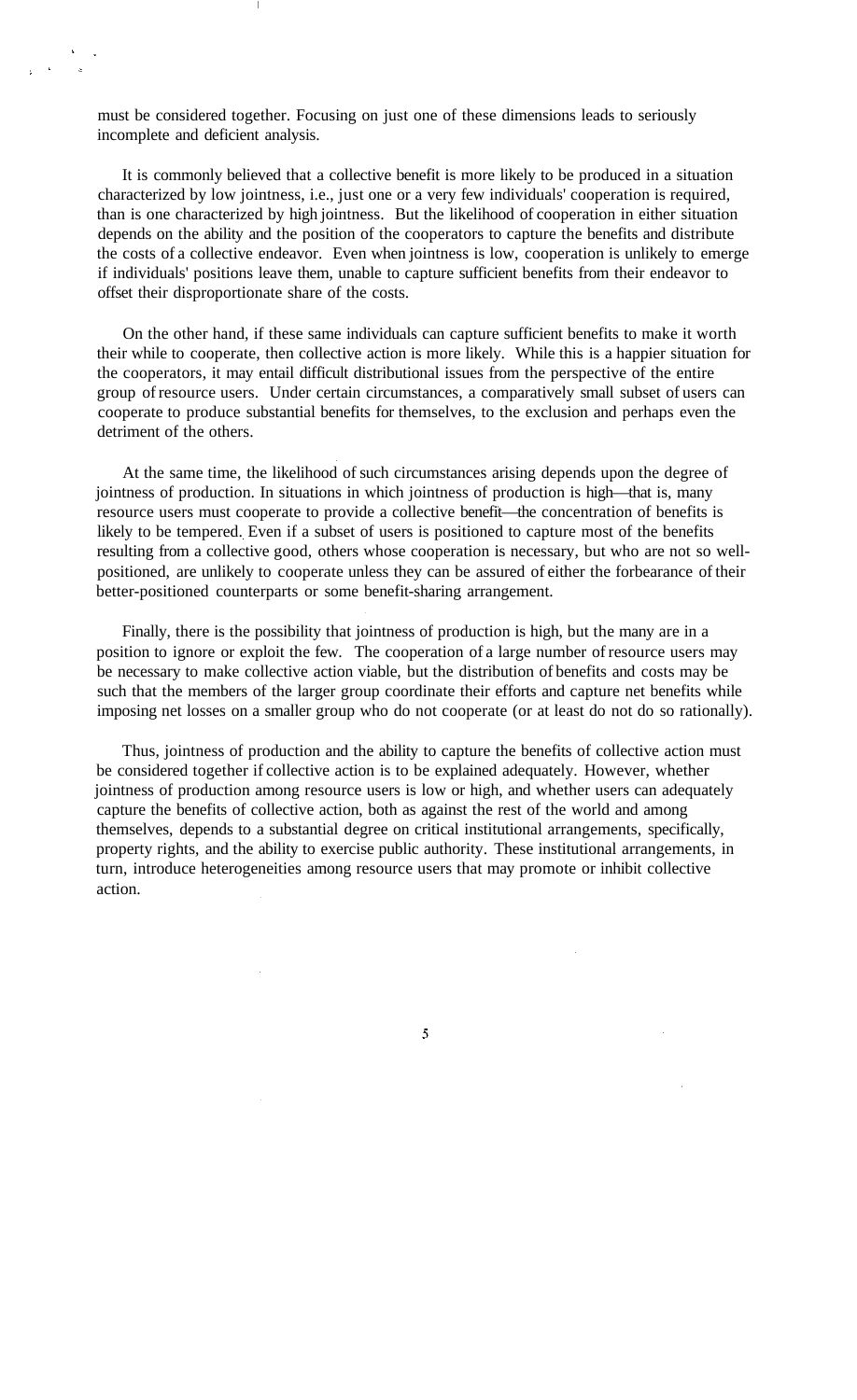## **Property Rights and Public Authority**

Property Rights Heterogeneities, Assignments of property rights to the use of a resource can exhibit and establish two broad categories of heterogeneities. Within those conceptual categories, additional distinctions often become terribly important in empirical settings.

*Property Rights Bundles of Differing Scope.* The scope of a property right is the set of actions or activities it covers or includes. Since users of a common resource may have combinations of rights defining access, withdrawal, etc., we refer also to the scope of property rights *buiidles.* Heterogeneities of scope include differences among users in rights of access, rights of use, or extent of possession.

Differences among users in rights of access to a resource range from the extreme of limitedversus-unlimited access to more subtle distinctions among limitations upon users. When users of a common resource enjoy limited rights of access, the limitations usually consist of spatial/temporal qualifications upon their access.

Spatial/temporal qualifications are relatively straightforward to conceive, and whether formal/explicit or informal/understood may be thought of or restated as injunctions against entering a resource or harvesting units except at prescribed places or times. For potential users of groundwater resources in Arizona and Colorado, spatial/temporal qualifications upon access include permit requirements and regulations of the spacing or distance between a proposed new well and already operating wells. Potential users of surface water in Colorado must make good faith efforts over time to demonstrate the capacity to take water, the demand for the water, and that their access to the stream and use of the water will not adversely affect other current users. Only after these conditions are met will a water court judge formally recognize the potential user's rights of access, subject to spatial/temporal qualifications.

Rights of access are often closely tied to rights of withdrawal, that is, what users may/must/may not do in relation to the resource and its valued units themselves. Differences in rights of withdrawal range from the extreme of limited-versus-unlimited uses to more nuanced distinctions in conditions and qualifications. Differences in rights of withdrawal introduce additional institutional heterogeneities. For instance, differences in priority to withdraw units produce heterogeneities, even between two users whose rights of access are subject to identical spatial/temporal conditions (or none at all). Where common-property regimes assign users rights of withdrawal with differing priorities, one user or group of users may by exercising their rights of withdrawal be able to shut others out of the resource altogether, at least temporarily. This difference in rights of withdrawal is a critical feature of water rights in the western United States, where priority of right is based upon seniority of continuous use. Differing priorities constitute an institutional heterogeneity among users of a common resource.<sup>5</sup>

 $<sup>7</sup>$  The priority aspect of western water rights demonstrates the close connection between rights of access and rights</sup> of withdrawal. Those who possess lower-priority rights of withdrawal are essentially foreclosed from use, and consequently access, until those who possess higher-priority rights have been able to exercise theirs.

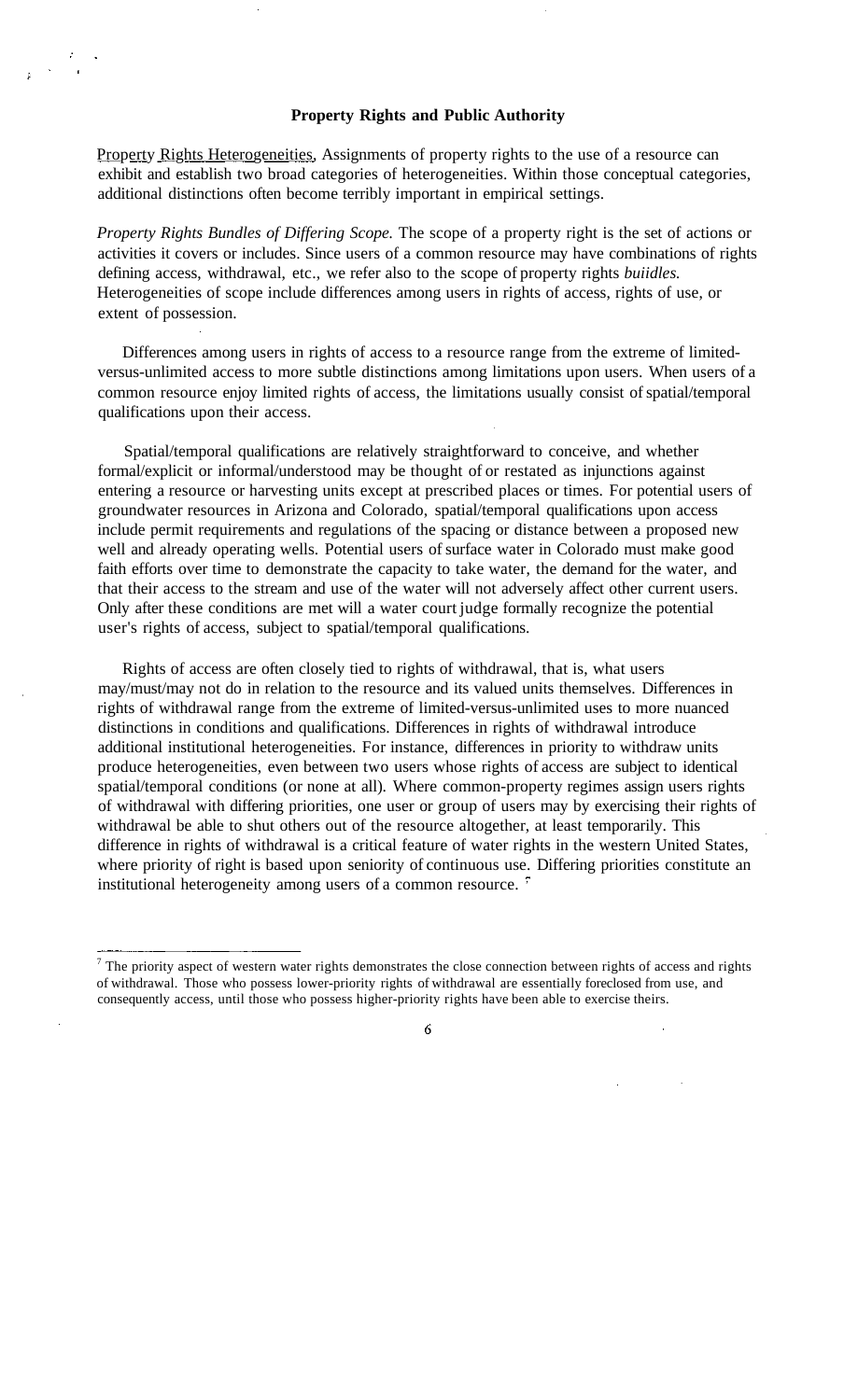Another example of institutional heterogeneities deriving from differences in rights of withdrawal involve the rules governing groundwater use in California. Owners of lands overlying an aquifer can withdraw for use upon their land any quantity of water they are able to put to a "beneficial use". Since virtually any use of water qualifies under California law as "beneficial" and since the only exception—intentional or knowing waste of water—is almost never found in an official proceeding against a user, overlying landowners in California possess a virtually unlimited right of use.<sup>8</sup> By contrast, appropriators who withdraw groundwater for use on other lands (either not owned by them or not overlying the aquifer) are limited by the doctrine of correlative rights which allows them to withdraw only an amount of water that is "surplus" to the amount actually used by overlying owners. Another set of rules distinguishes the use rights of public appropriators from those of non-public appropriators, barring the latter group from invading the rights of the former.

Property rights may differ among users with respect to aspects of resource use other than harvesting. For example, in resources where storage and later recapture of valued units is feasible (see Schlager, Blomquist, and Tang, 1994), users may enjoy different rights to the use of the resource's storage capacity. We still are uncovering and cataloguing the instances and extent of these differences among water resource users in Arizona, California, and Colorado, but for now suffice to say a) that the property rights of users of groundwater in those states do not automatically include rights to store water underground for later recapture, but b) some users have been authorized by law or by contractual arrangements with the state to do so. Therefore, an institutional heterogeneity exists in the rights of users to engage in this aspect of resource use.

A third source of heterogeneities in the scope of property rights bundles enjoyed by users of a common resource relates to the extent of possession of property rights. A property-rights system may assign some users what are called "full-ownership" property rights while assigning other users something less than full ownership. Full ownership includes the authority to transfer (by sale, lease, or inheritance) one's right to other parties, in whole or in part, and whether or not the transferee is already a recognized resource user. The water rights systems of Arizona, California, and Colorado make some users' rights of access and withdrawal fully transferable, other users' rights transferable under certain conditions, and still others' rights non-transferable.

*Property Rights Bundles of Differing Economic Value.* Assignments of property rights may link users to locations or times in ways that create *rights of differing economic value.* Of course, the economic value of a user's property rights will vary for a variety of reasons that have nothing in particular to do with the assignment of the rights themselves—e.g., changes in weather or in the valuation of commodities in external markets. But differences in the economic value of property rights may also be inherent in the rights assignments themselves.

Among users of a resource with mobile flows (e.g., fisheries), for instance, property rights may be assigned in ways that place some users in more advantageous locations and other users in less advantageous locations. Among users of a resource with nonmobile but variable flows (e.g., grazing areas, forests), property rights may be assigned in ways that place users in more

<sup>&</sup>lt;sup>8</sup> Overlying landowners can waive this unlimited right, or stipulate to a quantification of their right, and have done so in some basin-wide adjudications of groundwater rights.

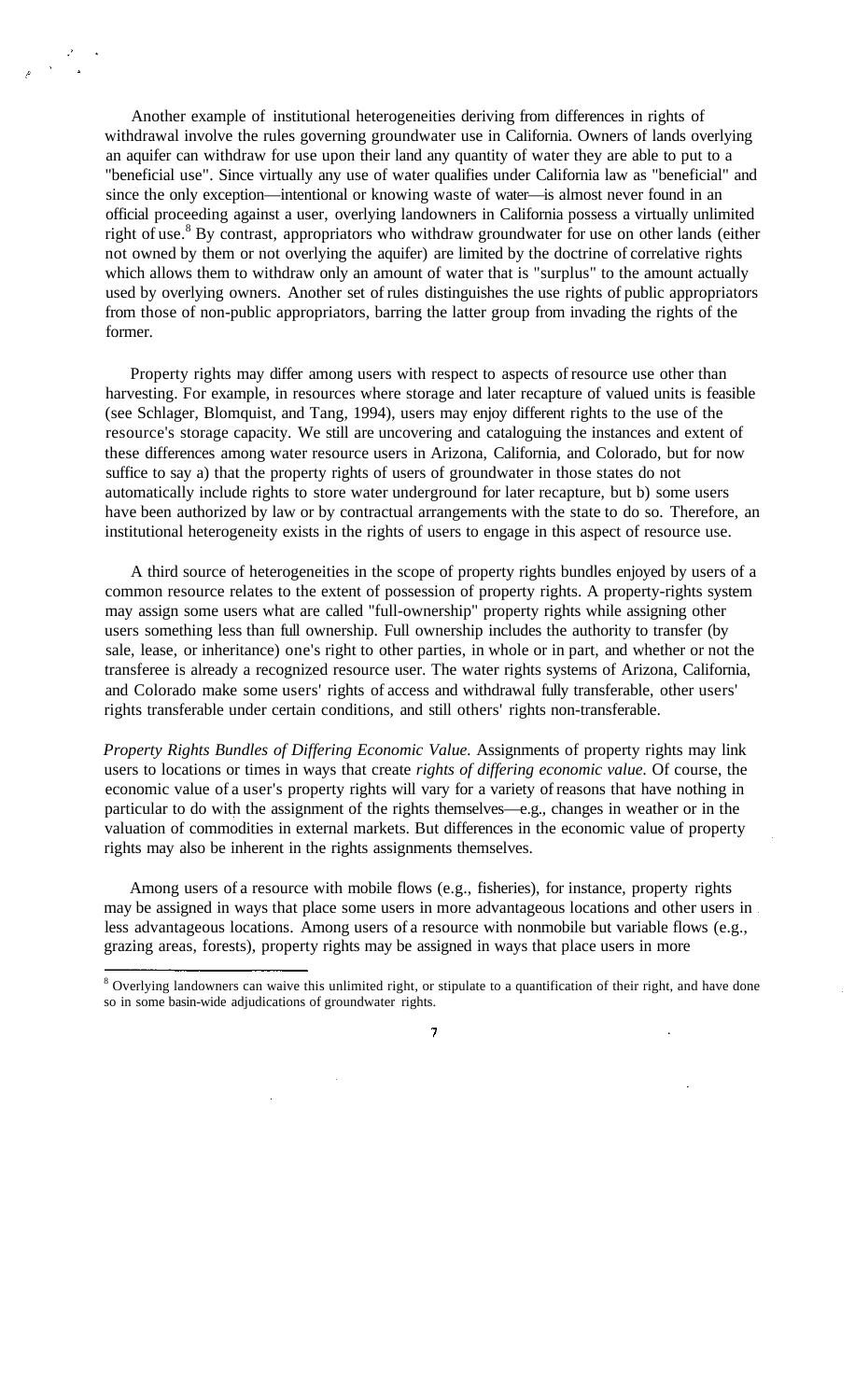productive or less productive locations or provide users with access at more fruitful or less fruitful times.

 $\begin{array}{ccccc}\n&\mathbb{Z} &\mathbb{Z} &\mathbb{Z} &\mathbb{Z} &\mathbb{Z} &\mathbb{Z} &\mathbb{Z} &\mathbb{Z} &\mathbb{Z} &\mathbb{Z} &\mathbb{Z} &\mathbb{Z} &\mathbb{Z} &\mathbb{Z} &\mathbb{Z} &\mathbb{Z} &\mathbb{Z} &\mathbb{Z} &\mathbb{Z} &\mathbb{Z} &\mathbb{Z} &\mathbb{Z} &\mathbb{Z} &\mathbb{Z} &\mathbb{Z} &\mathbb{Z} &\mathbb{Z} &\mathbb{Z} &\mathbb{Z} &\mathbb{Z} &$ 

In a watershed where conjunctive use is being proposed or attempted, users' rights to capture stored underground water supplies may be more or less valuable depending upon their location overlying the aquifer. Users whose wells place them nearer a recharge area, where surface water is being introduced into an aquifer for purposes of storage, are often in a better position to capture the benefits of the conjunctive-use program (or to deny those benefits to others). This circumstance may make those users more likely to contribute to the conjunctive-use effort, but it may also make users farther away from the recharge point less likely to contribute if they lack assurance of receiving net benefits from conjunctive use. In California, such differences of position probably facilitated the development of a conjunctive use program in Orange County but stalled the development of conjunctive use along the Mojave River in California for several years.

*Potential Collective-Action Effects of Property Rights Heterogeneities.* All other things being equal (for instance, assuming property rights are recognized and can be enforced), institutionally created heterogeneities in property rights can affect the collective-action calculus of resource users in some predictable ways.

- 1. Property rights heterogeneities can raise or lower the jointness-of-production requirements within a resource. Whether a "privileged group" exists in a particular common-pool resource situation depends not only upon the physical characteristics of the resource and the economic value of the units it produces, but also upon institutional arrangements such as the concentration of property rights among resource users. Similarly, a wide dispersion of rights of access and use may increase the number of users whose cooperation is necessary to resolve a problem.
- 2. Property rights heterogeneities can raise or lower the likelihood of receiving net benefits from cooperation for some or all users. The cost users will experience from cooperative behavior, and the benefits they will be able to capture therefrom, will depend to some extent on the bundle of rights they possess, the priority their bundle enjoys relative to those of others, and the connection between their rights and the characteristics of the resource itself.
- 3. Perhaps most importantly, property rights heterogeneities alter the bargaining positions of resource users, affecting both their perceptions of their own situations and their anticipations of the actions of others. This effect can be perceived perhaps most clearly in terms of the "default" positions of users. For instance, users possessing the highest-priority rights or those whose rights are transferable will be able to drive harder bargains because they will either be the last ones hurt by resource degradation or they have the option of "selling out" and exiting the situation. If other users do not possess equivalent rights, their bargaining position is weakened and the likelihood of their exploitation is increased. And if users know each other's relative property-rights positions, bargaining may even be or become impossible.

 $\overline{\mathbf{8}}$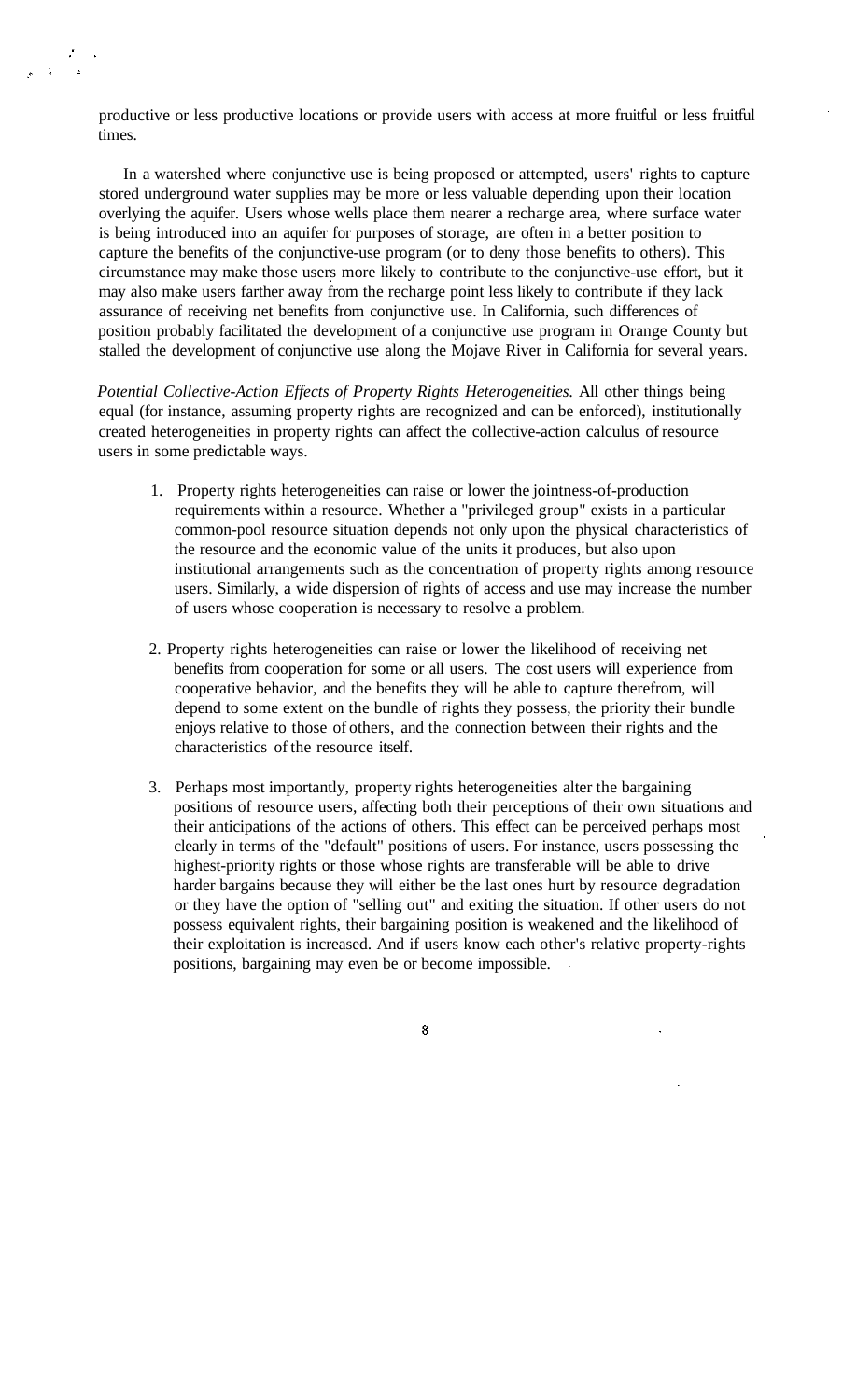Based on these reflections, we deduce the following hypotheses regarding the effects of property rights heterogeneities on the likelihood of successful collective action.

*Hypothesis PR-1:* All other things being equal, in watersheds where differing priorities of rights allow a subset of users to be effectively insulated from resource degradation losses, the jointnessof-production requirements for successful coordination among the remaining users will be greater, their likelihood of capturing net benefits from cooperation will be lower, and therefore the likelihood of successful collective action will be lower, than in watersheds where differing priorities of rights do not allow a subset of users to be effectively insulated.

*Hypothesis PR-2:* All other things being equal, in watersheds where all users are equally exposed to resource degradation losses, and where some users possess rights of withdrawal that allow them control over substantial amounts of resource units, while other users possess more limited rights of withdrawal, jointness-of-production requirements for successful coordination will be lower, their likelihood of capturing net benefits from cooperation will be greater, and therefore the likelihood of successful collective action will be greater, than in watersheds where rights of withdrawal are more nearly equal across all users.

*Hypothesis PR-3:* All other things being equal, in watersheds where all users are equally exposed to resource degradation losses, and where some users' rights of access are of substantially greater economic value than the other users, jointness-of-production requirements for successful coordination will be lower, their likelihood of capturing net benefits from cooperation will be greater, and therefore the likelihood of successful collective action will be greater, than in watersheds where rights of access are of more nearly equal value.

*Hypothesis PR-4:* All other things being equal, in watersheds where a subset of users experience resource losses but are endowed with access and use rights of high enough priority to effectively guarantee their future use of a resource, their ability to capture net benefits from successful coordination is comparatively greater and the likelihood of their cooperation is greater than in watersheds where future access and use rights are less certain.

*Hypothesis PR-5:* All other things being equal, in watersheds where some users can transfer their access and use rights but others cannot, the jointness-of-production requirements will be greater, the likelihood of capturing net benefits from cooperation will be lower, and therefore the likelihood of successful collective action will be smaller, than in watersheds where the extent of possession of access and use rights is more similar.

Public Authority Heterogeneities. When discussing institutionally created heterogeneities, it is essential to bear in mind the multiple levels of action that human beings display with respect to the design, alteration, and use of institutions (Kiser and Ostrom, 1982). Human beings operate *within* institutional arrangements—i.e., they adopt strategies and make choices in response to incentives, they follow or break rules, they receive rewards or penalties, and so on. Human being may, however, also be able (and in many cases are able) to alter institutional arrangements and create new ones.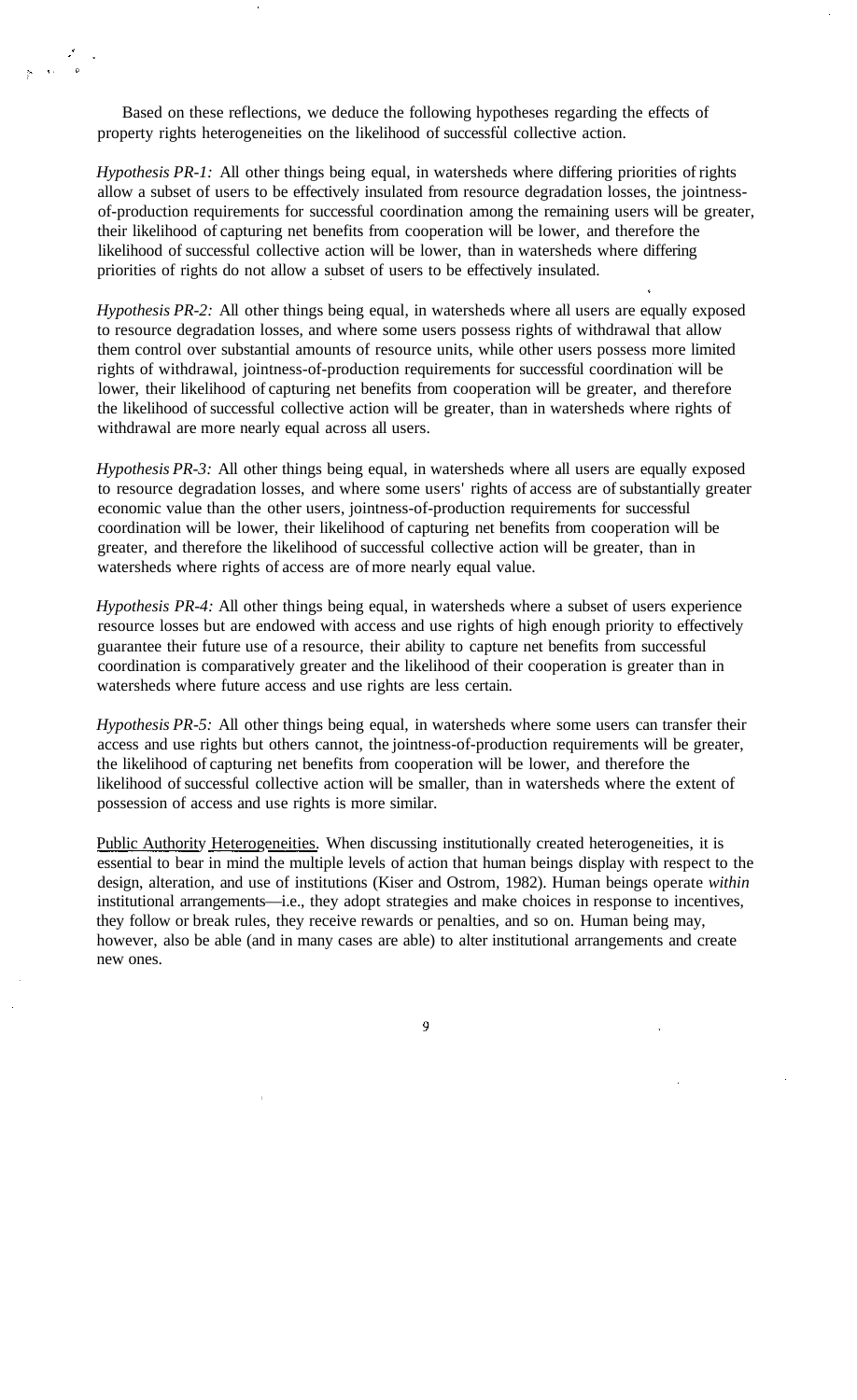This is an essential prelude to our discussion of heterogeneities in the exercise of public authority, because these heterogeneities can exist at multiple levels. The operational rules (rulesin-use) in a common-pool resource situation may confer differing amounts of public authority on users. For example, some users may be authorized or obliged to monitor or sanction the behavior of others while being exempt from such scrutiny themselves. Just as importantly, if not more so, users may differ in their authority to shift to another level of action and alter the positions and patterns of authority regarding resource access and use—in other words, in their authority to rewrite the rules.

What is true of individual users can be true as well of user organizations. Multiple organizations may represent or respond to differing or overlapping groups of users of the same resource—as when a fishery extends across jurisdictional lines, or more than one water users' association represents users on a complex irrigation system, or more than one public authority exists in a watershed. When this is the case, institutional arrangements may confer differing public authority on these organizations with respect to the use of the resource, and (again shifting levels) these organizations may have differing capabilities in redefining their own authority and that of other organizations.

Differing grants of authority, in part, stem from property rights, but this time the rights of management and exclusion. The right of management grants holders of it the authority to regulate resource use patterns. The right of exclusion grants the authority to define access rights and how those rights may be transferred (Schlager and Ostrom, 1992:251). These are collective choice rights. Holders of these rights possess the authority to define who may access resources, and how resources may be used.

It is not uncommon in the western U.S. for resource users to be granted some form of management and exclusion rights. This authority is rarely concentrated in a single organization, rather the state government in conjunction with multiple user organizations concurrently exercise management and exclusion rights. From water conservation districts in Colorado to groundwater replenishment districts in Arizona, resource users possess limited authority to decide how to manage water.

Heterogeneities in rights of management and exclusion arise along several dimensions, however, initially we have chosen to focus on the types of activities that the rights of management and exclusion cover. Gardner, Ostrom, and Walker (1990) argue that in relation to any given common-pool resource (CPR), multiple common-pool resource dilemmas may occur. CPR dilemmas may occur as a result of demand side activities or supply side activities. Demand side dilemmas occur as a result of excessive demand placed on harvesting from the CPR. Examples of demand side dilemmas include production externalities in which users of a shared resource do not take into account the costs that they impose on one another, and thereby overharvest the resource; technological externalities in which users interfere with each others' harvesting activities; and assignment problems in which users race to, and fight over, the most productive spots in a resource.

**10**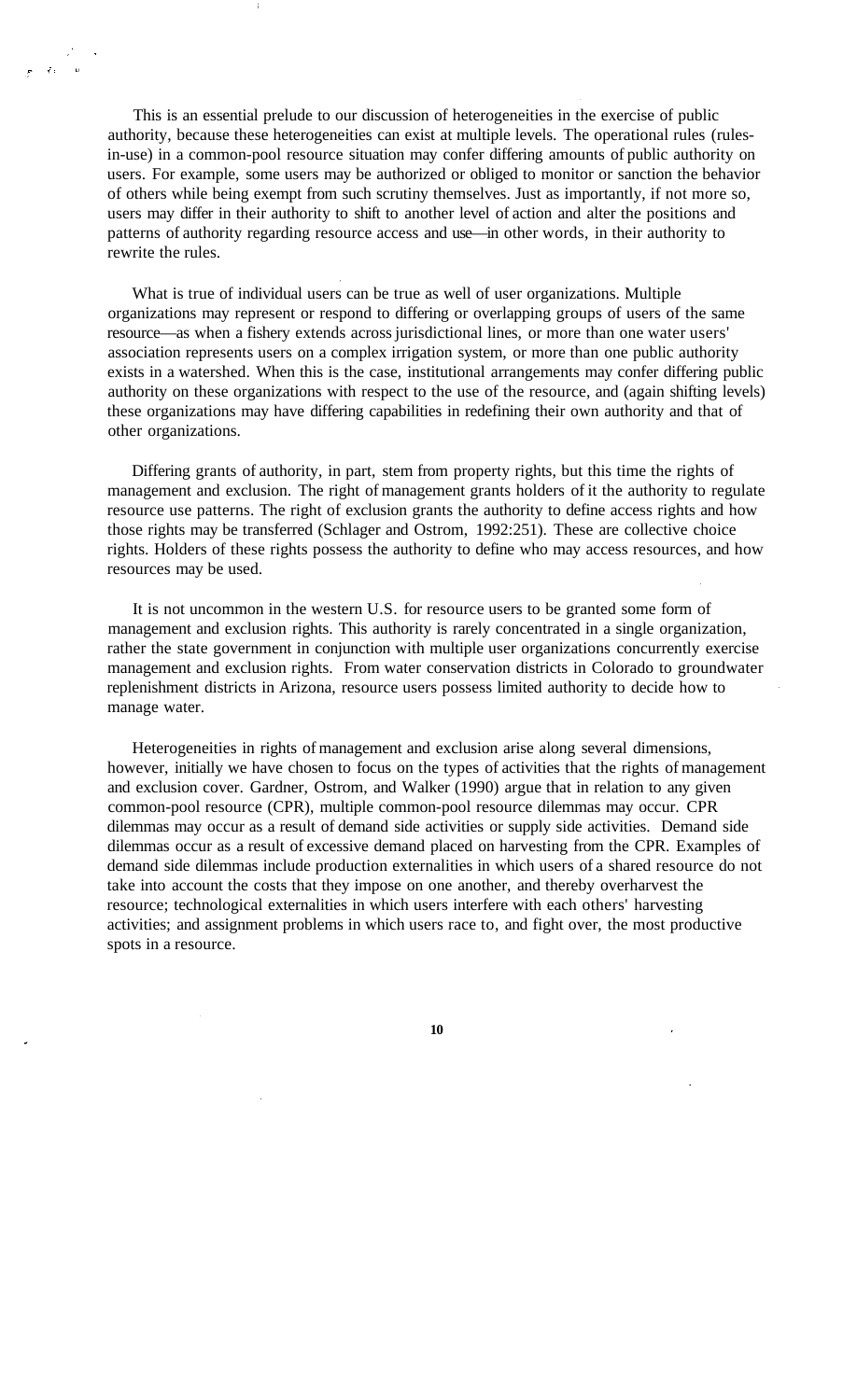Supply side dilemmas occur as a result of underinvesting in activities that would ensure that the CPR continues to produce a flow of resources over time. Underinvestment may occur in relation to maintenance, or in relation to a number of other activities that would either prevent the degradation of the CPR, or that would enhance its productivity (Schlager, Blomquist, and Tang 1994).

 $\frac{1}{2}$  and  $\frac{1}{2}$ 

The Gardner, Ostrom, and Walker (1990) typology of commons dilemmas can be used to evaluate the scope of the authority of an organization. The more dilemmas an organization is authorized to address, the greater the scope of its authority, and perhaps, the greater its power. Thus, if an organization was authorized to address a single demand side dilemma, the scope of its authority would be much narrower than an organization that was authorized to address multiple demand and supply side dilemmas.

Heterogeneities in rights of management and exclusion can affect the likelihood of successful collective action to resolve resource dilemmas. At one extreme, in which the user organization possesses broad rights of management and exclusion, so that it has close to exclusive jurisdiction over a CPR, collective action is highly likely. The organization can capture the benefits generated by collective action, and the organization substantially lowers the costs of collective action for its members. Problems that do arise are likely to center on distributional issues among the resource users.

Moving away from that extreme the likelihood of collective action declines, as the scope of the authority of the user organization is reduced, the jurisdiction of the organization does not match the physical boundaries of the resource, and the membership of the organization excludes critical resource users. Each of these factors either increases the jointness-of-production requirements, or reduces the benefits that may be captured as a result of collective action.

At this point, we offer the following hypotheses concerning the effects of heterogeneities among resource users on their rights of management and exclusion.

*Hypothesis PA-1:* All other things being equal, in watersheds where a subset of users is able to use public authority to make enforceable rules governing resource access and use for all, the jointness-of-production requirements will be lower and the likelihood of successful collective action will be higher, than in watersheds where subsets of users do not have or cannot access such authority.

*Hypothesis PA-2':* All other things being equal, in watersheds where a subset of users is able to use public authority to make enforceable rules governing resource access and use for all, the likelihood that the cooperators will be able to capture net benefits from collective action will be greater, and so will the likelihood of successful collective action occurring, than in watersheds where subsets of users do not have or cannot access such authority.

*Hypothesis PAS:* All other things being equal, in watersheds where a subset of users is able to use public authority to block the creation of rules governing resource access and use, or at least to insulate themselves from the coverage of those rules, the jointness-of-production requirements for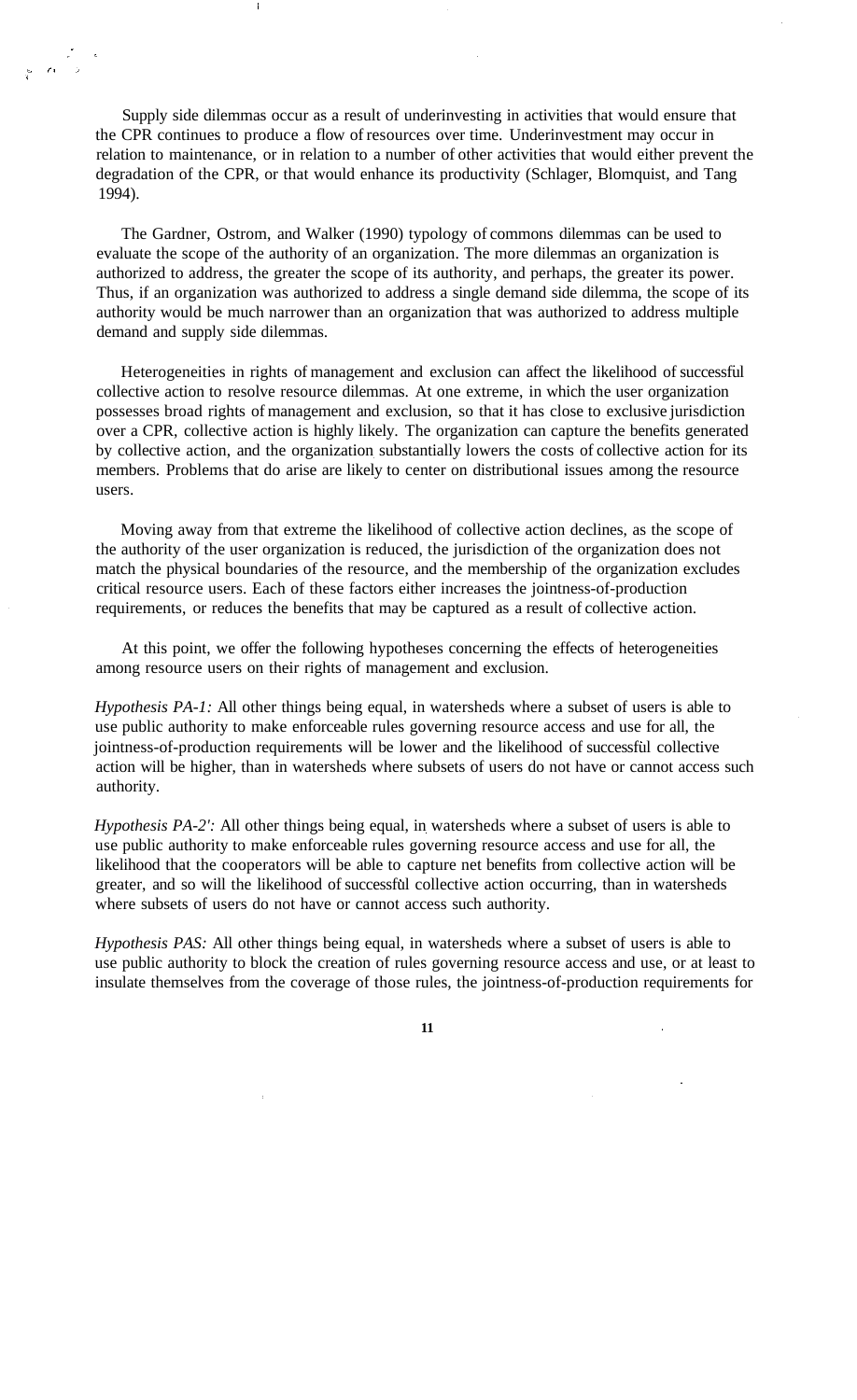successful collective action among the remaining users are greater and therefore the likelihood of successful collective action is lower, than in watersheds where subsets of users do not have or cannot access such authority.

*Hypothesis PA-4:* All other things being equal, in watersheds where a subset of users is able to use public authority to block the creation of rules governing resource access and use, or at least to insulate themselves from the coverage of those rules, the ability of cooperators to capture net benefits will be lower and the likelihood of successful collective action will be lower, than in watersheds where subsets of users do not have or cannot access such authority.

### **Conclusions and Implications**

The literature on common-pool resources has long contained observations about the impacts of heterogeneities among users upon the prospects for successful collective action to resolve resource dilemmas. Much of this previous work has concentrated on heterogeneities created by physical characteristics of the resource, by cultural or linguistic differences among resource users, and by differences in the skill levels or technological sophistication of users. This literature has been highly beneficial in increasing the understanding of common-pool resource situations.

We believe that additional sets of heterogeneities arise from institutional arrangements that also shape the resource situation. Like the ones studies previously, these institutional heterogeneities also define and shape the positions of users relative to one another and relative to the resource.

We certainly are not the first to note the significance of these institutional heterogeneities in empirical settings. Many case studies of common-pool resource situations have catalogued differences among users with respect to rights of access and use, and of the authority to alter those rights or insulate them from alterations attempted by others. The intention of our addition has been to attempt to provide a more systematic and inclusive review of some important institutional heterogeneities and of the range of their potential effects on collective action.

We also have observed that previous analyses of the effects of institutional heterogeneities have diverged widely, from the optimistic predictions about the effectiveness of privileged groups or the benefits of full-ownership property rights to the dour warnings of the sad fate that awaits resource users whose economic, legal, and political statuses differ. Accordingly, our effort here has also been to recast the theoretical propositions concerning the linkages between institutional heterogeneities and their effects in a way that might encompass the previous predictions about those linkages.

Our restatement is that the effects of institutionally created heterogeneities depend upon their impacts upon a) jointness-of-production thresholds for achieving successful coordination, and b) the positions of resource users with respect to the benefits and costs of cooperation. As heterogeneities lower jointness-of-production requirements and enhance cooperators' ability to capture net benefits from cooperation, the prospects for successful cooperation increase. As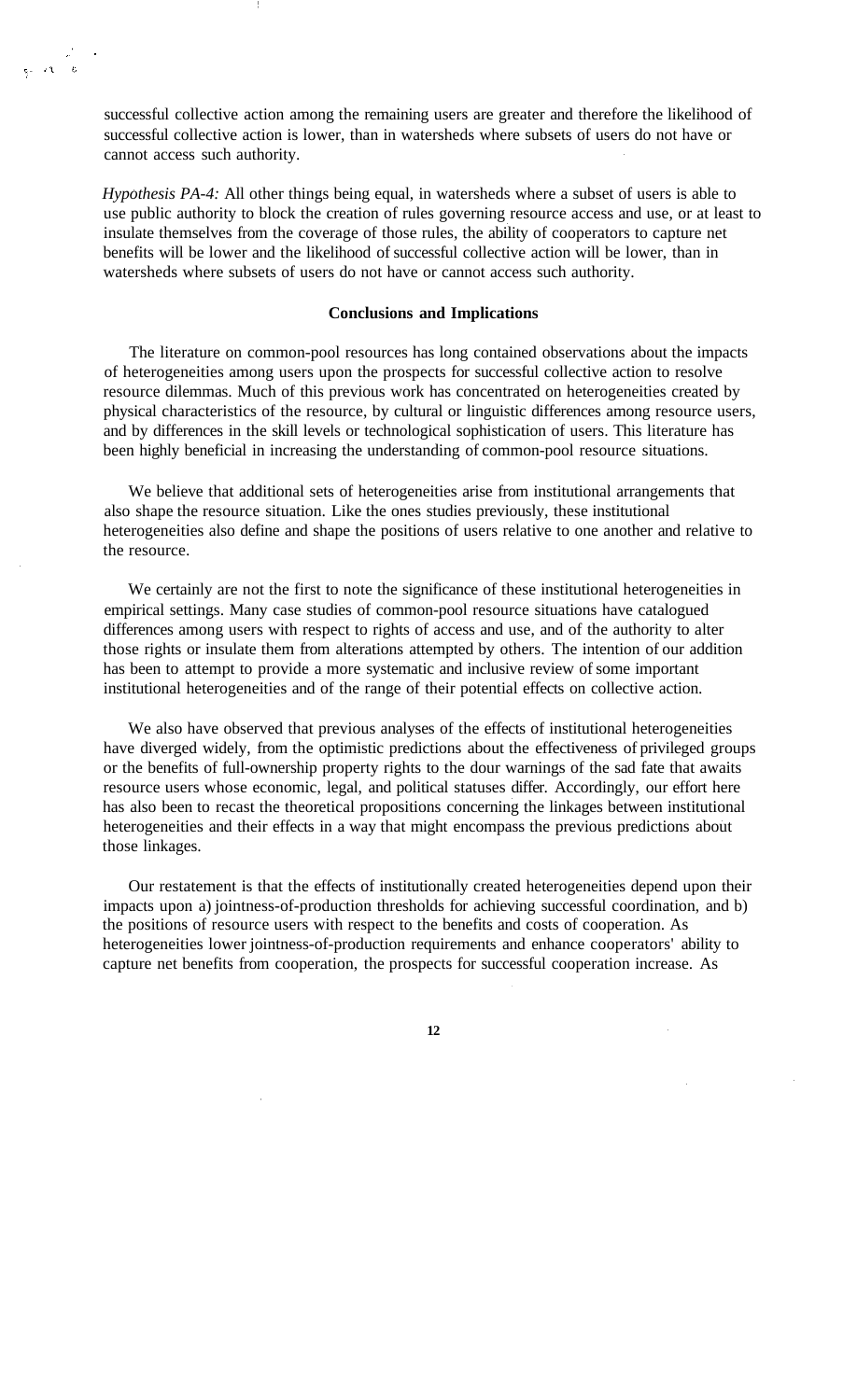heterogeneities raise jointness-of-production thresholds and inhibit cooperators' assurance of capturing net benefits, the prospects for successful cooperation dim.

If this restatement stands up to future research, including the research we are conducting in Arizona, California, and Colorado, then more refined and more accurate predictions and explanations of the ability of users to achieve successful resolutions of commons dilemmas should result. In addition to mapping the physical characteristics of a resource, the demographic composition of the users group, and the economic and technological dimensions of their use of the resource, researchers can and should also map the institutional "lay of the land" to identify the relative positions of users with respect to property rights and public authority.

### **Bibliography**

Anderson, James W. (1989) "Some Thoughts on Conjunctive Use of Ground Water in California." Western State University Law Review. Volume 16, Number 2 (Spring), pp. 559-589

Arrow, Kenneth J. (1996) "Foreword." In Rights to Nature: Ecological, Economic, Cultural and Political Principles of Institutions for the Environment. Susan Hanna, Carl Folke, and Karl-Goran Maler, eds. Washington, DC: Island Press, pp. xiii-xv.

Berkes, Fikret (1996) "Social Systems, Ecological Systems, and Property Rights.". In Rights to Nature:EcologicaL Economic. Cultural, and Political Principles of Institutions for the Environment. Susan Hanna, Carl Folke, and Karl-Goran Maler, eds. Washington, DC: Island Press, pp. 87-107.

Bittinger, Morton (1964) "The Problem of Integrating Ground Water and Surface Water Use." Ground Water. Volume 2, Number 3 (July), pp. 33-38

Burges, Stephen J. and Reza Marnoon (1975) A Systematic Examination of Issues in Conjunctive Use of Ground and Surface Waters. Water Resources Information System Technical Bulletin No. 7, Olympia, WA: State of Washington Department of Ecology

Farrell, Joseph (1987) "Information and the Coase Theorem". Economic Perspectives 1:113-129.

Gardner, Roy, Elinor Ostrom, and James Walker (1990) "The Nature of Common-Pool Resource Problems" Rationality and Society 2(3):335-358.

Gleason, Victor E. (1976) "Water Projects Go Underground." Ecology Law Quarterly. Volume 5, Number 4, pp. 625-668

Grant, Douglas L. (1987a) "The Complexities of Managing Hydrologically Connected Surface Water and Groundwater Under the Appropriation Doctrine." Land and Water Law Review. Volume 22, Number 1, pp. 63-95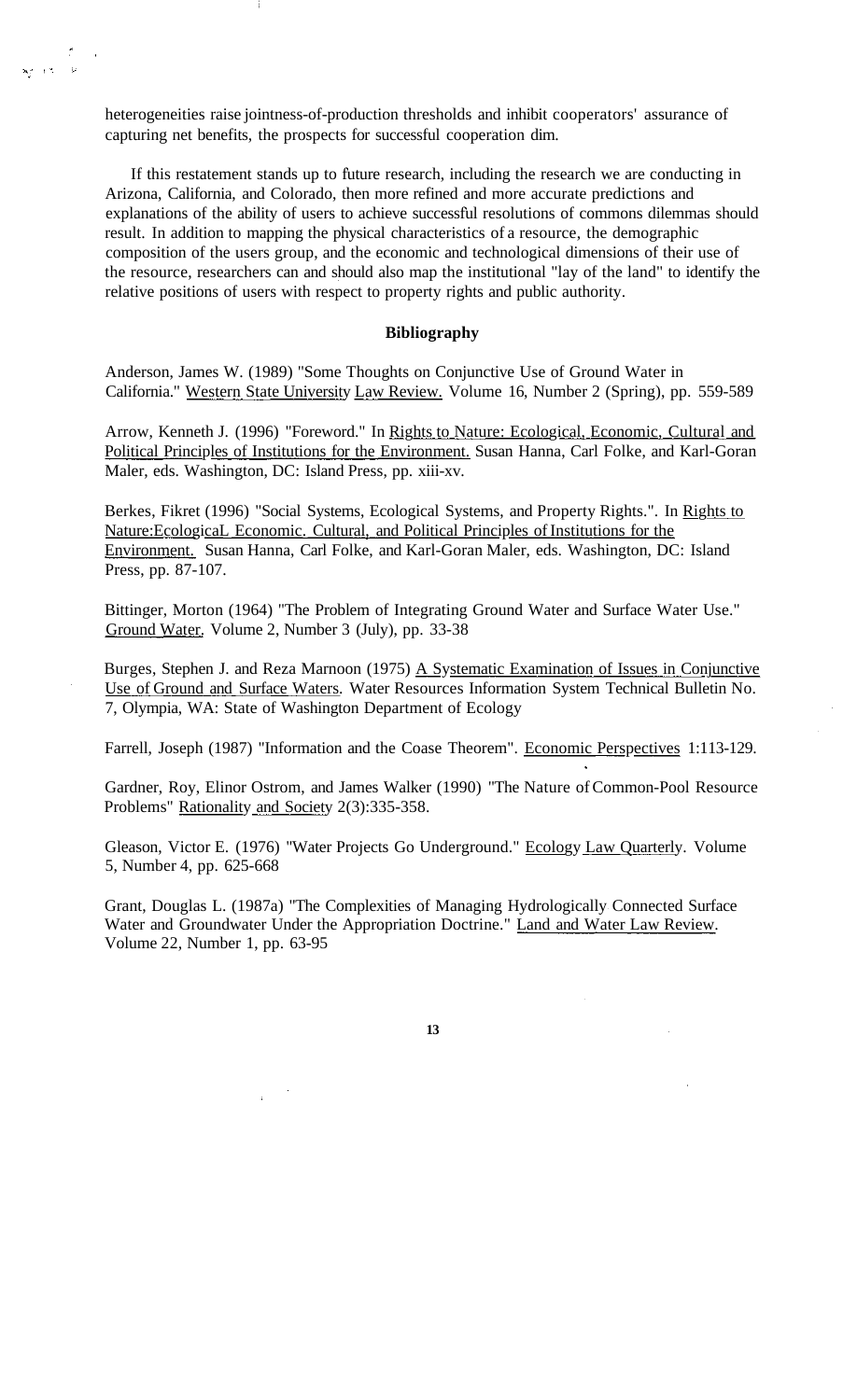Hackett, Steven, Edella Schlager, James Walker (1994a) "The Role of Communication in Resolving Commons Dilemmas: Experimental Evidence with Heterogeneous Appropriators". Journal of Environmental Economics and Management 27:99-126.

Hackett, Steven, Dean Dudley, and James Walker (1994b) "Heterogeneities, Information, and Conflict Resolution: Experimental Evidence on Sharing Contracts". Journal of Theoretical Politics 6(4):495-525.

Hanna, Susan, Carl Folke, and Karl-Goran Maler (1996) "Property Rights and the Natural Environment". In Rights to Nature:Ecological. Economic. Cultural, and Political Principles of Institutions for the Environment. Susan Hanna, Carl Folke, and Karl-Goran Maler, eds. Washington, DC: Island Press, pp. 1-10.

Johnson, Thelma A., and Helen J. Peters (1967) "Regional Integration of Surface and Ground Water Resources." Presented at the Symposium of the International Association of Scientific Hydrology, Haifa, Israel

Kiser, Larry and Elinor Ostrom (1982) "The Three Worlds of Action: A Metatheoretical Synthesis of Institutional Approaches." In Strategies of Political Inquiry. Elinor Ostrom, ed. Beverly Hills, CA: Sage Publications, pp. 179-222

Lampe, Les K. (1987) "Recharge Saves Water For a Not-So-Rainy Day." American City and County. Volume 102, Number 6 (June), pp. 40-46

Libecap, Gary (1994) "The Conditions for Successful Collective Action". Journal of Theoretical Politics 6(4):563-592.

Mann, Dean E. (1963) The Politics of Water in Arizona. Tucson, AZ: University of Arizona Press

Noel, J.E., B. Delworth Gardner, and Charles V. Moore (1980) "Optimal Regional Conjunctive Water Management." American Journal of Agricultural Economics. Volume 62, Number 3, pp. 489-498

Olson, Mancur (1965) The Logic of Collective Action. Cambridge: Harvard University Press.

Orton, Leroy W. (1986) "Legal Recognition of Rights to Ground Water Stored Incidently Beneath a Surface Irrigation Project ~ Nebraska's Legal Experiment." In Water Resources Law: Proceedings of the National Symposium on Water Resources Law. St. Joseph, MI: Michigan State University Press, pp. 84-93

Ostrom, Elinor (1990) Governing the Commons: The Evolution of Institutions for Collective Action. New York, NY: Cambridge University Press

Ostrom, Elinor (1994) "Constituting Social Capital and Collective Action". Journal of Theoretical Politics 6(4):527-562.

 $\mathbf{I}$